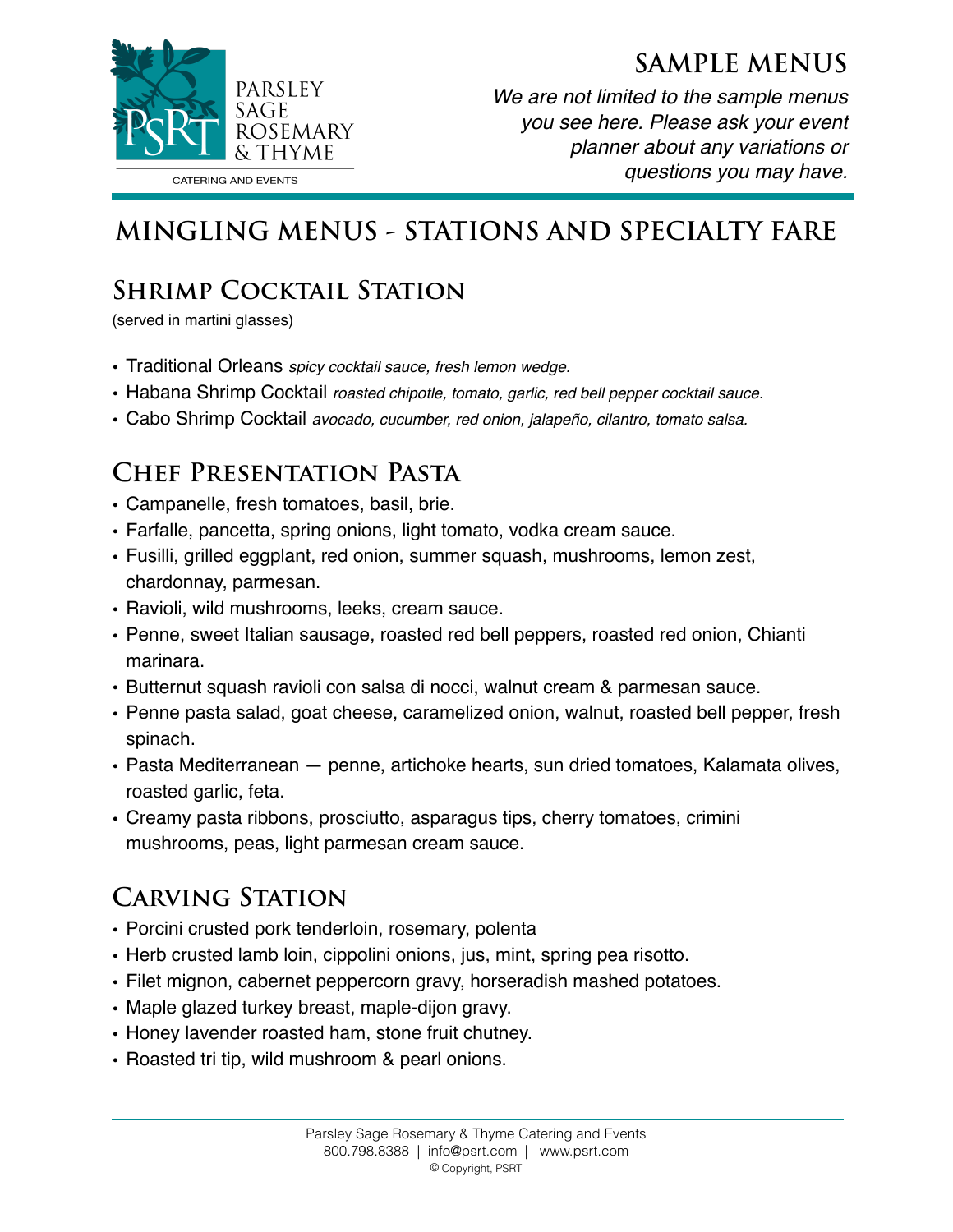#### **SAMPLE MENUS**



*We are not limited to the sample menus you see here. Please ask your event planner about any variations or questions you may have.* 

#### **Seafood Station**

- Chilled Blue Point oysters, mignonette, horseradish cocktail sauce.
- Grilled oysters on the half shell, spicy compound butter.
- Chilled prawns, chili-lime aioli, spicy horseradish cocktail sauce, fresh lemon.
- Cedar plank maple-ginger glazed side of salmon.
- Salmon with soy-honey-wasabi sauce.
- Spiced crispy lobster tail, warm seafood gazpacho.
- Moroccan spiced skewered prawns, orange-pine nut couscous.
- California sea bass, salmon mousse, lemon beurre blanc.
- California sea bass, five fruit salad.

#### **Tapas Station**

- Sautéed button mushrooms, garlic, chili flake, Spanish olive oil, toasted bread.
- Gambas al Ajillo
- Tortilla Española
- Marinated Spanish olives and almonds, toasted, with herbs.
- Jamon Serrano carving.
- Croquettes with potato and Jamon Serrano.
- Manchego fondue, olive bread.

## **Latin Station**

- Chef presentation quesadillas, tacos, burritos or fajitas.
- Gourmet nacho bar.
- Scallop & avocado ceviche.
- Beef & tomato empanadas.
- Enchiladas suisas.
- Cuban grilled mojo chicken, greens, avocado, mango.
- Chicken breasts, papaya glaze.
- Ropa vieja, rich, South American style shredded beef, warm tortillas.
- Sherry marinated chicken, honey, lemon, garlic, cinnamon.